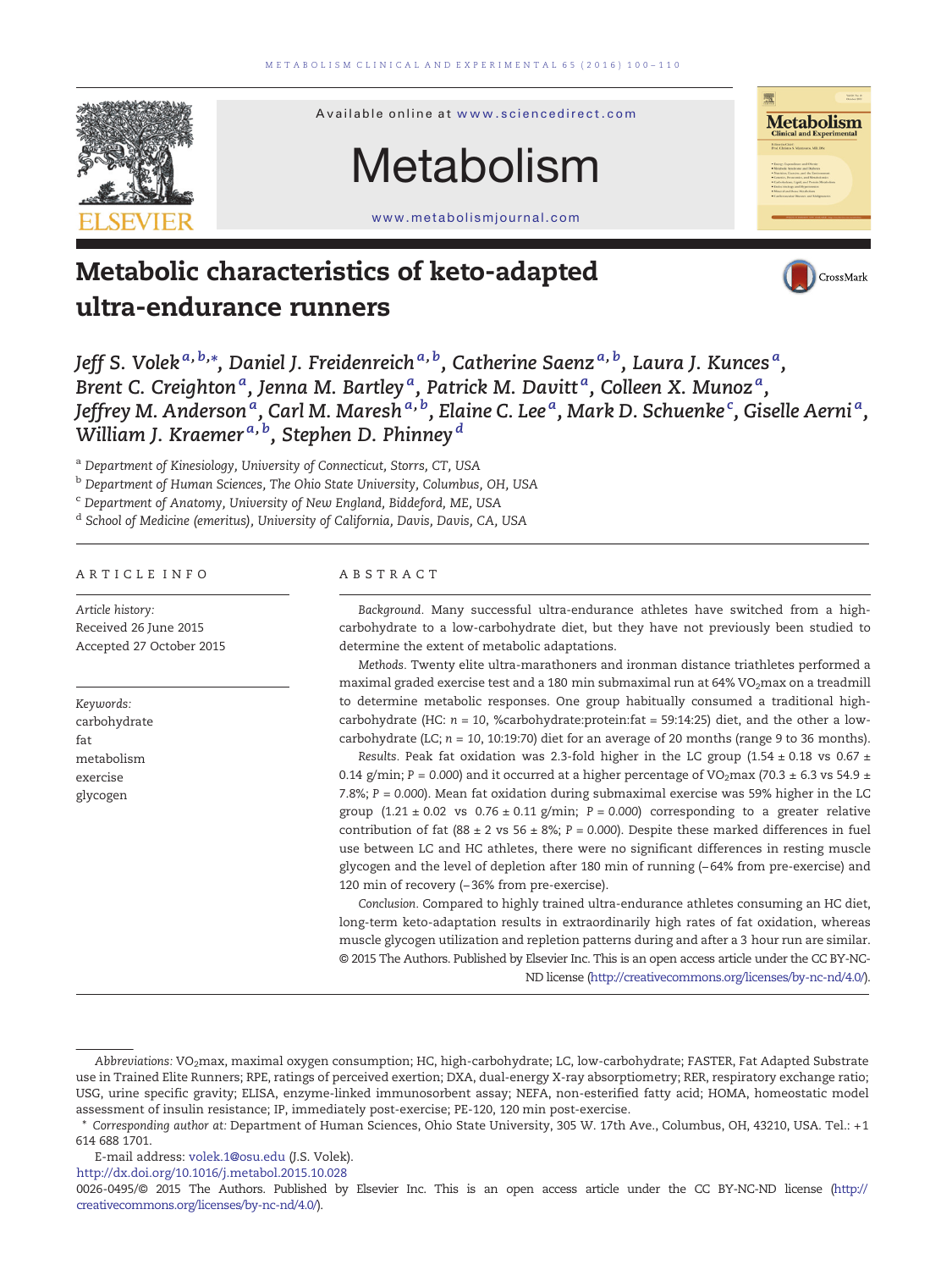#### 1. Introduction

The concept that a diet high in carbohydrate is necessary for optimizing exercise performance gained credence in the late 1960s when it was discovered that muscle glycogen depletion was associated with fatigue, and that a high-carbohydrate diet maintained muscle glycogen and performance [\[1](#page-9-0)–3]. Decades later, a great deal of evidence has accumulated in support of consuming carbohydrate before, during and after exercise [\[4,5\]](#page-9-0). Textbooks and position statements [\[6\]](#page-9-0) reinforce the supremacy of the high-carbohydrate fueling paradigm for maximizing performance and recovery.

Less appreciated is the perspective that there is no essential requirement for dietary carbohydrate because humans possess a robust capacity to adapt to low carbohydrate availability. Around the same time the importance of glycogen was recognized in the 1960s, ground-breaking work on the metabolic adaptations to starvation revealed an elegant mechanism by which humans switch to using lipidbased fuels [\[7\].](#page-9-0) After a few weeks of starvation when glycogen levels significantly decrease, hepatic ketone production increases dramatically to displace glucose as the brain's primary energy source, while fatty acids supply the majority of energy for skeletal muscle. Glucose production from noncarbohydrate sources via gluconeogenesis supplies carbons for the few cells dependent on glycolysis. Similar metabolic adaptations favoring near-exclusive reliance on lipid-based fuels occur after several weeks of a ketogenic diet when carbohydrate is restricted to very low levels, protein is kept moderate, and dietary fat is emphasized [8–[10\]](#page-9-0).

A critical mass of experimental data on ketogenic diets and ketone physiology has been generated in the last decade demonstrating the safety and therapeutic efficacy in managing a range of clinical conditions [\[11](#page-9-0)–13]. Beyond the clinical applications, it was demonstrated more than three decades ago that consumption of a ketogenic diet with less than 10 g of carbohydrate per day for 4 weeks did not compromise endurance performance in elite cyclists [\[10\].](#page-9-0) These ketoadapted cyclists derived >90% of their fuel from the oxidation of fat while exercising at 64% maximal oxygen consumption, corresponding to an average fat oxidation of 1.5 g/min.

Maximal rates of fat oxidation in humans are generally thought to be much less, even in highly trained endurance athletes with very high aerobic capacity. In the largest study to date that examined peak rates of fat oxidation during exercise, the highest reported value in any single individual was 1.0 g/min [\[14\]](#page-9-0), 50% lower than the mean value recorded for five keto-adapted cyclists [\[10\].](#page-9-0) A handful of other studies have examined diets lower in carbohydrate and higher in fat on metabolism during exercise [15–[18\].](#page-9-0) Although these studies consistently show greater fat oxidation, values are well below previously reported maximal rates [\[10\].](#page-9-0) This is likely due to a higher carbohydrate intake and insufficient time to allow full keto-adaptation, thus resulting in less pronounced shifts in fuel use.

There is a distinct lack of research on keto-adapted athletes who have been restricting carbohydrate for several consecutive months despite the fact that many endurance athletes have adopted a low-carbohydrate lifestyle in the past

few years. Metabolic studies in this group may yield new insights into human capacities to adapt and thrive under different nutritional inputs. Therefore, we designed the FASTER (Fat Adapted Substrate use in Trained Elite Runners) study to compare metabolic differences between competitive ultra-marathoners and ironman distance triathletes consuming low-carbohydrate (LC) and high-carbohydrate (HC) diets.

#### 2. Methods

#### 2.1. Experimental Approach

This was a cross-sectional study comparing two groups of elite ultra-endurance athletes habitually consuming either an LC or HC diet. Athletes were carefully matched for age, physical characteristics, primary competition distance, and competition times. With one exception, all athletes lived in the United States and traveled via plane or car to our laboratory for two consecutive days of testing. On Day 1, participants performed a maximal oxygen consumption test during which peak fat oxidation was determined. Day 2 consisted of a treadmill run at 64% of maximal oxygen consumption for 3 hours to determine metabolic responses before, during, and after exercise. Subjects were informed of the purpose and possible risks of the investigation prior to signing an informed consent document approved by the institutional review board.

#### 2.2. Participants

We targeted male ultra-endurance runners 21–45 years of age consuming an LC ( $n = 10$ ) or an HC ( $n = 10$ ) diet who were in the top 10% of finalists competing in sanctioned running events ≥50 km and/or triathlons of at least half ironman distance (113 km). Several athletes had sponsors (55%), course records (30%), national records (10%), international records (10%), and national/international-level appearance for Team USA (25%). Interested athletes completed questionnaires to assess their medical, diet, training, and running competition histories. As a pre-screening technique to determine if participants met dietary inclusion criteria, a registered dietitian had at least one phone call and email communication with each athlete about their habitual diet. Eligible participants were required to measure and weigh all foods consumed and provide a detailed description for 3 days (2 weekdays and 1 weekend day). All subjects were contacted through phone calls and emails to obtain home recipes, local restaurant menus, and nutritional information as necessary for determining accurate nutrient information. Habitual diet information was entered into commercial nutrient analysis software (Nutritionist Pro™, Axxya Systems, Stafford, TX). Subjects consuming an LC diet, defined as <20% energy from carbohydrate and >60% from fat, consistently for at least 6 months were eligible for the LC group. Subjects consistently consuming >55% energy from carbohydrate were considered for the HC group. Athletes were excluded if they did not consume the appropriate diet for the allotted amount of time or had any health issues, including, but not limited to diabetes,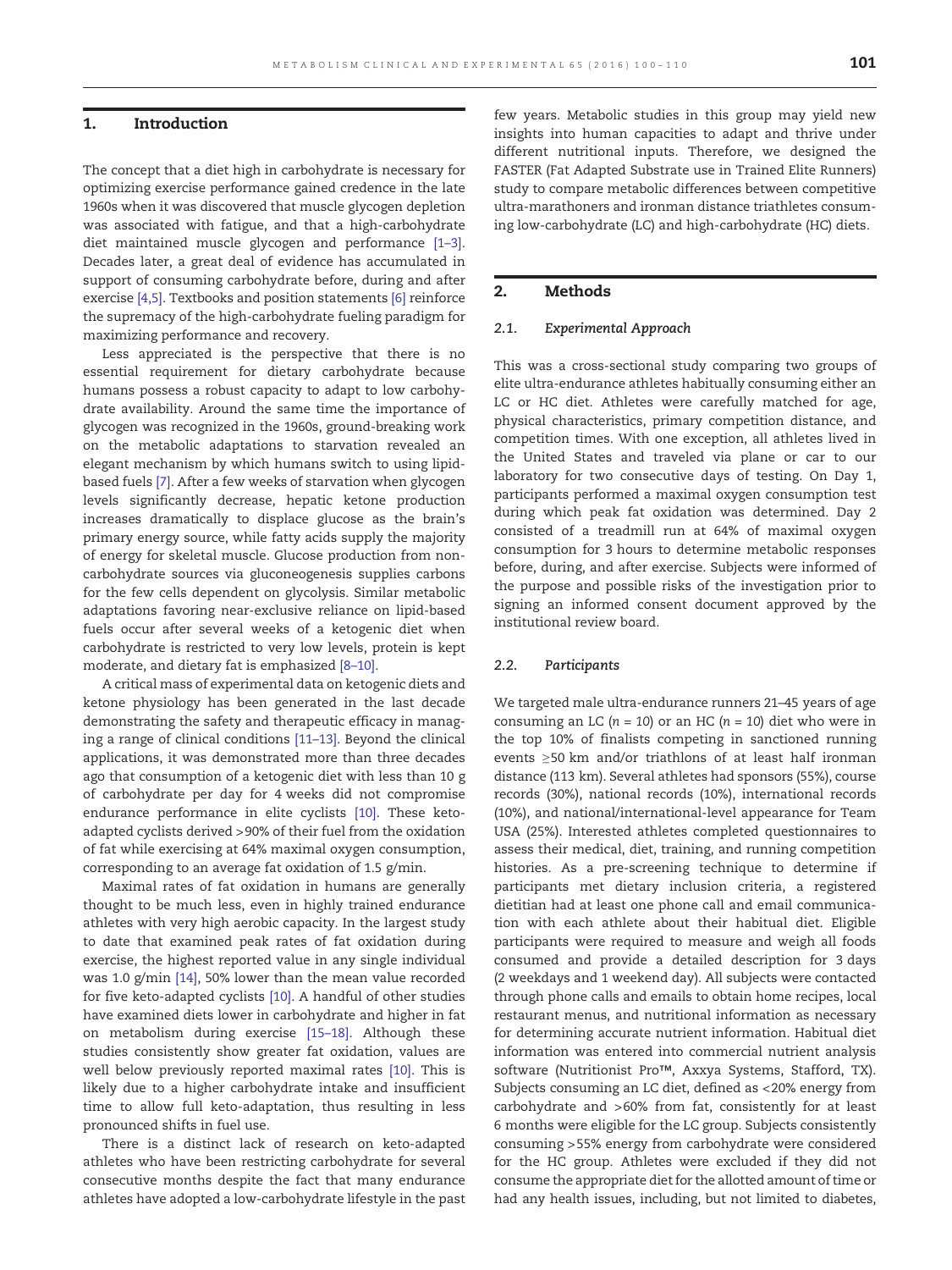<span id="page-2-0"></span>heart disease, kidney, liver, or other metabolic or endocrine dysfunction, current injury, anti-inflammatory medication use, anabolic drug use, or prone to excessive bleeding.

#### 2.3. Exercise Protocols

#### 2.3.1. Maximal Aerobic Capacity

Athletes were in racing condition but refrained from any competitions for a minimum of 7 days prior to testing. They were instructed to maintain their habitual diet leading up to testing and to record their diet for the day before and the day of travel (Testing Day 1). Subjects arrived at the laboratory between 1600 and 1900 hours following a 4 hour fast. Upon arrival, height and body weight were recorded, after which athletes were familiarized with the equipment and procedures prior to completing a maximal oxygen consumption (VO<sub>2</sub>max) test on a motorized treadmill (956i Treadmill, Precor, Woodinville, WA) using indirect calorimetry (TrueOne 2400, ParvoMedics, Sandy, UT). Subjects were fitted with a facemask and headgear (7450 Series Silicone V2™ Oro-Nasal Mask, Hans Rudolph, Shawnee, KS) with an adaptor ring to attach the two-way air chamber and gas collection hose to the mask (Adapter 7450 V2™, Hans Rudolph, Shawnee, KS). The protocol involved a 3 min walking warm-up at 3.5 mph, followed by 2 min stages that incrementally increased speed and incline linearly to elicit ~5% increase in  $VO<sub>2</sub>$  at each stage. The test was considered complete when subjects voluntarily stopped the treadmill, which occurred within 18 min. Ratings of perceived exertion (RPE) on a 0–10 scale and heart rate were measured at each stage.

Breath-by-breath gas exchange measurements of  $VO<sub>2</sub>$  and  $VCO<sub>2</sub>$  were collected and recorded every 30 s and used to calculate oxygen uptake, minute ventilation, carbohydrate and fat oxidation rates, and respiratory exchange ratio (RER) with the assumption that the urinary nitrogen excretion was negligible. Peak fat oxidation was determined from the highest recorded 30 s interval. Following testing, subjects consumed a meal (dinner) consistent with the macronutrient percentages of their habitual diet. After dinner, all subjects were instructed to fast overnight, restrict caffeine and abstain from taking over-the-counter medications. To ensure

hydration, liberal consumption of water was strongly encouraged for the rest of the evening.

#### 2.3.2. Submaximal Exercise Protocol

Athletes returned to the laboratory for testing the following morning at 0600 after a 10 hour overnight fast (Fig. 1). Each subject provided a small urine sample to assess specific gravity (Model A300CL, Spartan, Japan) as a measure of hydration (all subjects had a USG <1.025). Body composition was determined via dual-energy X-ray absorptiometry (DXA) (Prodigy, Lunar Corporation, Madison, WI), height was measured to the nearest 0.1 cm and total body weight was recorded to the nearest 0.1 kg on a digital scale (OHAUS, Fordham Park, NJ). The facemask and headgear were used to determine resting energy expenditure by indirect calorimetry for 10 min after which a seated blood sample was obtained from a forearm vein. Subjects were then moved to a hospital bed for muscle biopsy preparation and acquisition.

After these baseline measures, subjects consumed a shake (5 kcal/kg body mass) with a macronutrient distribution (%carbohydrate:fat:protein) of 5:81:14 in the LC group and 50:36:14 in the HC group. On average, this translated into shakes consisting of 343 kcal, 4.3 g carbohydrate, 31.3 g fat, and 12.6 g protein for the LC group and 332 kcal, 42.7 g carbohydrate, 13.7 g fat, and 12.4 g protein in the HC group. Proportions varied, but both the LC and HC shakes were made from heavy cream, olive oil, whey protein, walnut oil, and strawberries. The HC shake also contained banana and agave syrup. Subjects rested quietly for 90 min after ingestion of the shake. Indirect calorimetry measurements were taken during the last 10 min and a second pre-exercise blood sample was taken.

Subjects then moved to the treadmill and began running at an intensity equivalent to  $64\%$  VO<sub>2</sub>max for 180 min. Slight adjustments to the pace were made during the first 10 min based on real-time measurements of oxygen uptake. During the endurance exercise test, subjects were allowed to drink water ad libitum but no other nutritional supplementation was consumed. The treadmill was stopped briefly at 60 and 120 min to obtain blood. Heart rate and RPE were recorded every 30 min, and indirect calorimetry measurements were



Fig. 1 – Experimental protocol to determine metabolic responses to submaximal exercise.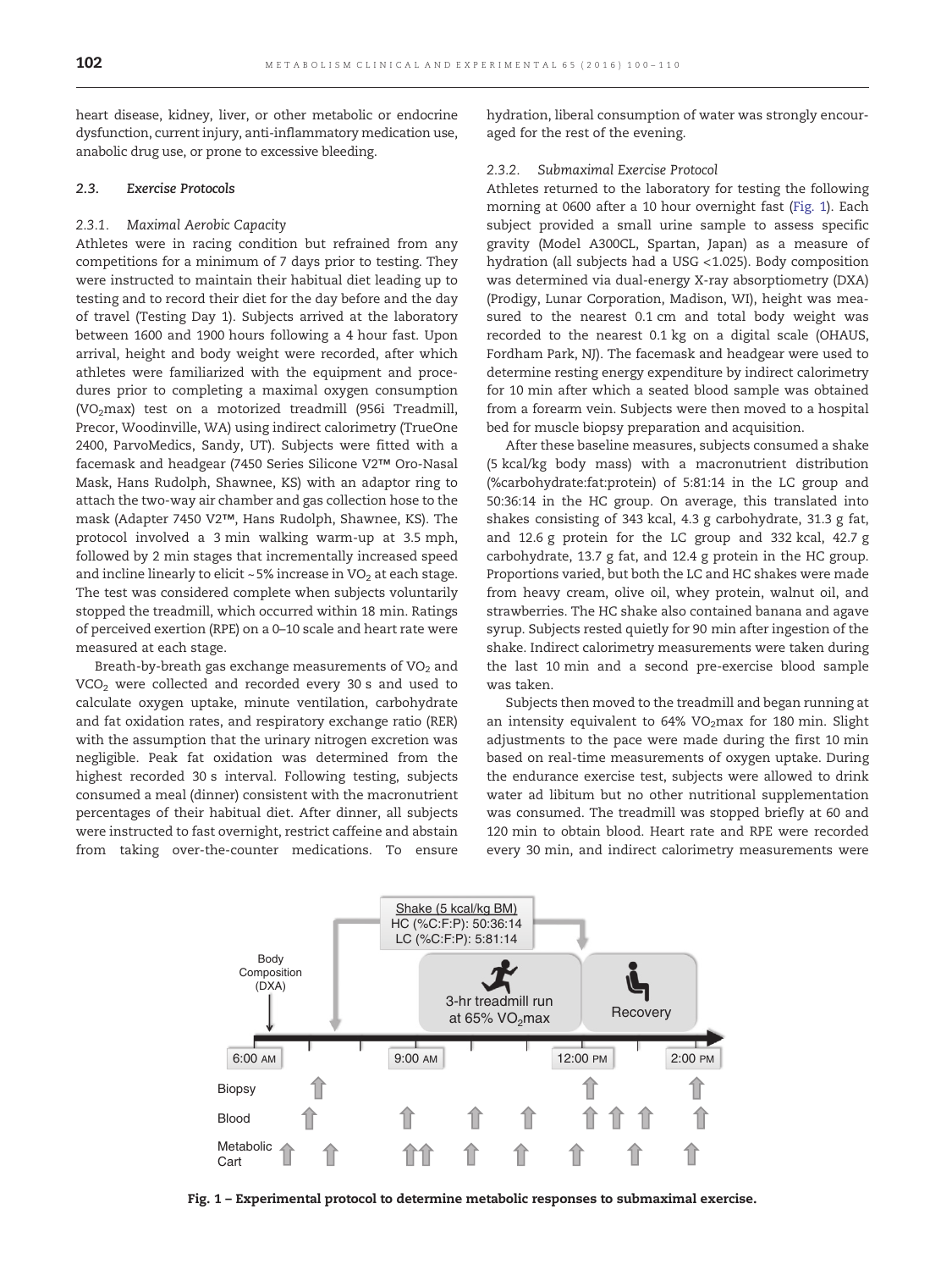<span id="page-3-0"></span>

| Table 1 - Subject characteristics.     |                                    |                 |                                   |               |         |  |  |
|----------------------------------------|------------------------------------|-----------------|-----------------------------------|---------------|---------|--|--|
|                                        | High-Carbohydrate Diet<br>$n = 10$ |                 | Low-Carbohydrate Diet<br>$n = 10$ |               | t-Test  |  |  |
|                                        | $Mean \pm SD$                      | Range           | $Mean \pm SD$                     | Range         | P Value |  |  |
| Age, years                             | $32.9 \pm 6.0$                     | $22.0 - 40.0$   | $34.1 \pm 7.1$                    | $21.0 - 45.0$ | 0.689   |  |  |
| Height, cm                             | $173.9 \pm 5.3$                    | $167.1 - 182.0$ | $175.7 \pm 7.8$                   | 165.1-189.4   | 0.555   |  |  |
| Body mass, kg                          | $66.5 \pm 6.8$                     | 57.9-79.9       | $68.8 \pm 8.2$                    | 55.5-81.6     | 0.491   |  |  |
| Body fat, %                            | $9.6 \pm 4.3$                      | $4.7 - 15.5$    | $7.8 \pm 2.4$                     | $4.5 - 12.3$  | 0.266   |  |  |
| Lean mass, kg                          | $57.3 \pm 5.0$                     | 49.4-64.2       | $60.9 \pm 7.1$                    | $50.2 - 71.7$ | 0.387   |  |  |
| Fat mass, kg                           | $6.5 \pm 3.3$                      | $2.8 - 12.1$    | $5.5 \pm 1.9$                     | $3.0 - 8.8$   | 0.207   |  |  |
| VO <sub>2</sub> max, L/min             | $4.25 \pm 0.46$                    | 3.34 - 4.86     | $4.46 \pm 0.39$                   | 3.78-4.95     | 0.299   |  |  |
| VO <sub>2</sub> max, mL/kg/min         | $64.3 \pm 6.2$                     | 54.8-76.0       | $64.7 \pm 3.7$                    | 59.6-71.1     | 0.850   |  |  |
| Competitive running experience (years) | $9 \pm 6$                          | $4 - 22$        | $11 + 8$                          | $1 - 25$      | 0.583   |  |  |

obtained for 10 min at the following intervals: 50–60, 110–120, 140–150, and 170–180 min.

After 180 min of running, subjects moved to a wheel chair and blood was obtained immediately. Subjects were moved to a bed and a second muscle biopsy was performed ~15 min after completing the run. Subjects then consumed a shake identical to the pre-run shake. Indirect calorimetry measurements and blood were taken at 30, 60, and 120 min postexercise. A final muscle biopsy was taken 120 min postexercise. The entire day of testing lasted about 8 hours finishing mid-afternoon (see [Fig. 1\)](#page-2-0), which is the primary reason for including the shakes before and after exercise since no other caloric intake was allowed during testing.

#### 2.4. Blood Draws and Muscle Biopsies

An indwelling Teflon cannula or a 21G butterfly needle was inserted into an antecubital vein of the subject. The intravenous line was kept patent with normal saline solution flushes. Prior to each blood draw, 3 mL of blood was extracted and discarded to avoid inadvertent saline dilution of the blood. During each draw, blood was collected into appropriate tubes to allow for whole blood, serum, and plasma analyses. Blood was centrifuged at 1500g for 15 min and 4 °C, aliquoted into storage tubes, and stored in ultra-low freezers for batch analysis.

Muscle biopsies were obtained from the superficial portion of the vastus lateralis using the percutaneous needle technique with suction. The biopsy site was prepped and the skin was anesthetized by a local subcutaneous injection of 2% lidocaine hydrochloride. A small incision (~1 cm) was made through the skin and muscle fascia and a 5 mm diameter sterile biopsy needle (Surgical Instruments Engineering, Midlothian, United Kingdom) was introduced into the muscle to a depth of ~2 cm. To ensure adequate sample sizes a double-chop method combined with suction was used. The muscle sample was removed from the needle and divided into multiple pieces of roughly equal size. The specimens were cleaned of connective tissue and blood, flash frozen in liquid nitrogen, and stored at −80 °C for later determination of glycogen. The incision was covered with sterile gauze and compression was applied to prevent bleeding. The incision was then closed with a single suture. In order to avoid possible impairment of glycogen synthesis resulting from microtrauma in the area near the biopsy [\[19\],](#page-10-0) we performed the immediate post-exercise biopsy on the opposite leg, and the 2 hour postexercise biopsy 3 cm apart from the first incision site.

| Table 2 - Habitual daily nutrient intake. |                                 |                                |         |  |  |  |
|-------------------------------------------|---------------------------------|--------------------------------|---------|--|--|--|
|                                           | High-Carbohydrate Diet $n = 10$ | Low-Carbohydrate Diet $n = 10$ | t-Test  |  |  |  |
|                                           | $Mean \pm SD$                   | $Mean \pm SD$                  | P Value |  |  |  |
| Energy, kcal                              | $3174 \pm 611$                  | $2884 \pm 814$                 | 0.380   |  |  |  |
| Protein, g                                | $118 \pm 38$                    | $139 \pm 32$                   | 0.186   |  |  |  |
| Protein, %en                              | $14.4 \pm 3.5$                  | $19.4 \pm 2.4$                 | 0.001   |  |  |  |
| Protein, g/kg                             | $1.7 \pm 0.4$                   | $2.1 \pm 0.6$                  | 0.192   |  |  |  |
| Carbohydrate, g                           | $486 \pm 128$                   | $82 \pm 62$                    | 0.000   |  |  |  |
| Carbohydrate, %en                         | $59.1 \pm 10.2$                 | $10.4 \pm 4.9$                 | 0.000   |  |  |  |
| Fat, g                                    | $91 \pm 31$                     | $226 \pm 66$                   | 0.000   |  |  |  |
| Fat, %en                                  | $25.0 \pm 7.4$                  | $69.5 \pm 6.0$                 | 0.000   |  |  |  |
| Saturated fat, g                          | $21 \pm 10$                     | $86 \pm 22$                    | 0.000   |  |  |  |
| Monounsaturated fat, g                    | $29 \pm 14$                     | $82 \pm 42$                    | 0.001   |  |  |  |
| Polyunsaturated fat, g                    | $18 \pm 9$                      | $28 \pm 17$                    | 0.106   |  |  |  |
| Alcohol, %en                              | $1.6 \pm 2.4$                   | $0.7 \pm 1.4$                  | 0.310   |  |  |  |
| Cholesterol, mg                           | $251 \pm 249$                   | $844 \pm 351$                  | 0.000   |  |  |  |
| Fiber, g                                  | $57 \pm 27$                     | $23 \pm 17$                    | 0.000   |  |  |  |

Determined from 3 day dietary food records.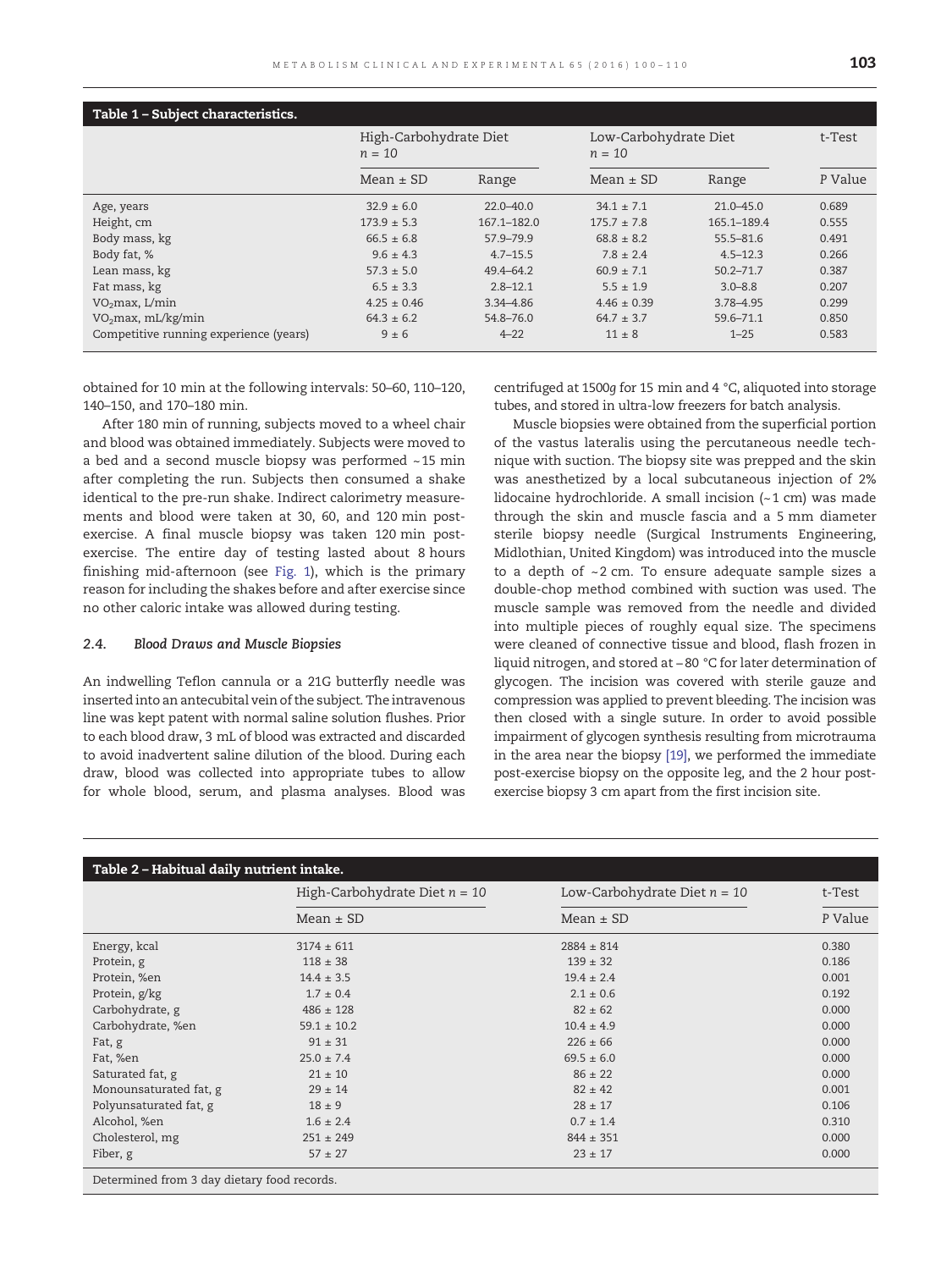<span id="page-4-0"></span>

Fig. 2 – Individual peak fat oxidation rates (A) and the exercise intensity eliciting peak oxidation (B) during a maximal graded treadmill test. Mean responses between groups were significantly different (independent t-test,  $P = 0.000$ ). Circles indicate mean and 95% CI. LC = low-carbohydrate diet group; HC = high-carbohydrate diet group.

#### 2.5. Biochemical Analyses

Frozen samples were thawed only once before analysis. Plasma glucose and triglycerides were measured using a Cobas C 111 analyzer (Roche Diagnostics, Indianapolis IN). Serum insulin was analyzed by ELISA (Calbiotech, Spring Valley, CA). Serum glycerol (Cayman Chemical, Ann Arbor, MI), ketones and total non-esterified fatty acids (NEFA) (Wako Diagnostics, Mountain View, CA) were analyzed by enzymatic assays. Insulin, ketones, lactate, NEFA, and glycerol had intraassay CVs of 4.31%, 6.40%, 4.65%, 4.51% and 5.31% respectively. All samples were run in duplicate except for those measured on Cobas. Glucose and insulin values were used to calculate an index of insulin resistance [HOMA-IR; calculated as glucose (mmol/L)∙insulin (μIU/mL)/22.5] from the baseline resting sample [\[20\].](#page-10-0) Glycogen was determined from a portion of muscle (10 mg) that was hydrolyzed in 500 μL of 2 N HCl by heating at 99 °C for 2 hours, with occasional vortexing. Any weight lost to heating was replaced using ddH<sub>2</sub>O. The solution was neutralized with 500  $\mu$ L of 2 N NaOH and 50 μL of Tris buffer (pH 6.5). 1 mL of glucose hexokinase reagent (ThermoFisher), including 20 μL of supernatant of the hydrolysis product was prepared, and the free glycosyl units were then spectrophotometrically assayed in triplicate at 340 nm on a Nanodrop 2000c spectrophotometer [\[21\]](#page-10-0). Coefficient of variation was 4.2%.

#### 2.6. Statistical Analyses

Independent t-tests were used to examine differences between LC and HC groups for dietary intake and physical characteristics. For biochemical responses to exercise, we used a two-way repeated measures analysis of variance with group (HC and LC) as a between factor and time (i.e., exerciseinduced responses) as a within factor. Fisher's least significant difference post hoc was used to examine pairwise comparisons when significant main or interaction effects were observed. The alpha level for significance was set at  $P \leq 0.05$ .

#### 3. Results

#### 3.1. Subject Characteristics and Habitual Diet

There were no significant differences between groups in physical characteristics or aerobic capacity ([Table 1](#page-3-0)). Two athletes in each group were ironman distance triathletes while the remainder competed primarily in running events ranging from 80 to 161 km (50 to 100 miles). The main difference between groups was their habitual diet [\(Table 2\)](#page-3-0). Average time on an LC diet was 20 months (range 9 to 36 months). In the LC group, an overwhelming majority of energy intake was derived from fat (70%), primarily saturated and monounsaturated fatty acids. Only ~10% of their energy intake was from carbohydrate. Conversely, the HC group consumed over half their energy as carbohydrate (59%). Absolute protein was not significantly different between groups, but LC athletes consumed a greater relative amount than HC athletes (19 vs 14% of total energy). Daily nutrient intake determined from food records of the 2 days prior to testing showed similar dietary patterns as the habitual diet and was not significantly different (Supplementary Table 1).

#### 3.2. Peak Fat Oxidation

Peak fat oxidation was on average 2.3-fold higher in the LC group  $(1.54 \pm 0.18 \text{ vs } 0.67 \pm 0.14 \text{ g/min}; P = 0.000)$ , with every subject in the LC group (range 1.15 to 1.74 g/min) exceeding the highest value in the HC group (range 0.40 to 0.87 g/min) (Fig. 2A). The percentage of maximal aerobic capacity where peak fat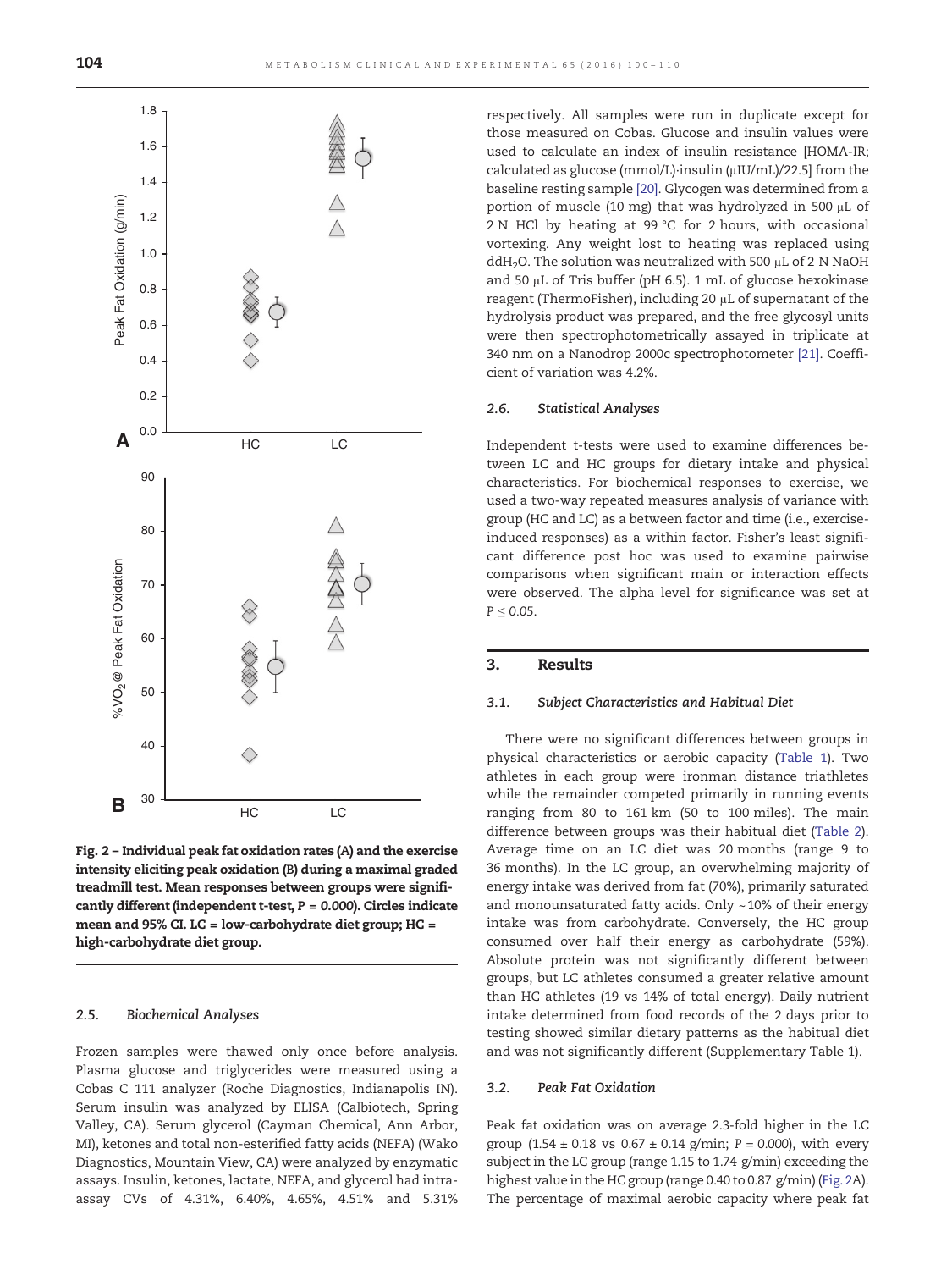

Fig. 3 – Fat (A) and carbohydrate (B) oxidation rate during 180 min of running at 64% VO<sub>2</sub>max and 120 min of recovery. All time points were significantly different between groups. LC = low-carbohydrate diet group; HC = high-carbohydrate diet group.

oxidation occurred was also significantly higher in the LC group  $(70.3 \pm 6.3 \text{ vs } 54.9 \pm 7.8\%; P = 0.000)$  [\(Fig. 2B](#page-4-0)).

#### 3.3. Submaximal Substrate Oxidation

All 20 subjects completed 180 min of running. The average percent maximum oxygen consumption during exercise was similar in the LC (64.7  $\pm$  0.0%) and HC (64.3  $\pm$  0.0%) groups. Ratings of perceived exertion over the 3 hour run were also similar between groups gradually increasing from  $3.0 \pm 1.3$  at the start of exercise to  $5.1 \pm 1.5$ 1.9 at the end of exercise in the LC group and from  $2.9 \pm 0.9$  to  $5.2 \pm 2.9$  in the HC group. Absolute energy expenditure during the run was not different between the LC (12.4  $\pm$  0.1 kcal/min) and HC  $(12.2 \pm 0.2)$  groups; however, substrate oxidation patterns at rest and during exercise were significantly different (Fig. 3). At rest prior to exercise, the RER was significantly  $(P = 0.000)$  lower in the LC (0.72  $\pm$ 0.05) than the HC (0.86  $\pm$  0.08) group, indicating a contribution from fat of 95 vs 47%, respectively. During 3 hours of exercise, RER fluctuated between 0.73 and 0.74 translating into relatively stable and higher fat oxidation rates of ~1.2 g/min in the LC group, whereas fat oxidation values were significantly lower in the HC group at all time points (Fig. 3A). The rate of carbohydrate oxidation in the LC group was stable during exercise and significantly  $(P = 0.000)$  lower than the HC group (Fig. 3B). The average contribution of fat during exercise in the LC and HC groups were 88% and 56%, respectively.

#### 3.4. Circulating Metabolites

Circulating markers of lipid metabolism indicated a significantly greater level of ketogenesis ([Fig. 4](#page-6-0)A) and lipolysis ([Fig. 4B](#page-6-0)) in the LC athletes. Serum non-esterified fatty acids were higher at the start of exercise in LC athletes, but peak levels at the end of exercise were not significantly different between groups ([Fig. 4C](#page-6-0)). Plasma triglycerides were not different between groups [\(Fig. 4](#page-6-0)D).

Plasma glucose and serum insulin were not significantly different between groups at rest and during exercise but increased during the last hour of recovery in the HC athletes, likely due to the greater amount of carbohydrate in the shake [\(Fig. 5](#page-7-0)A and B). There was no significant difference between groups in insulin resistance as determined by HOMA. Serum lactate responses were variable, but were significantly higher in LC athletes during the last hour of exercise ([Fig. 5C](#page-7-0)).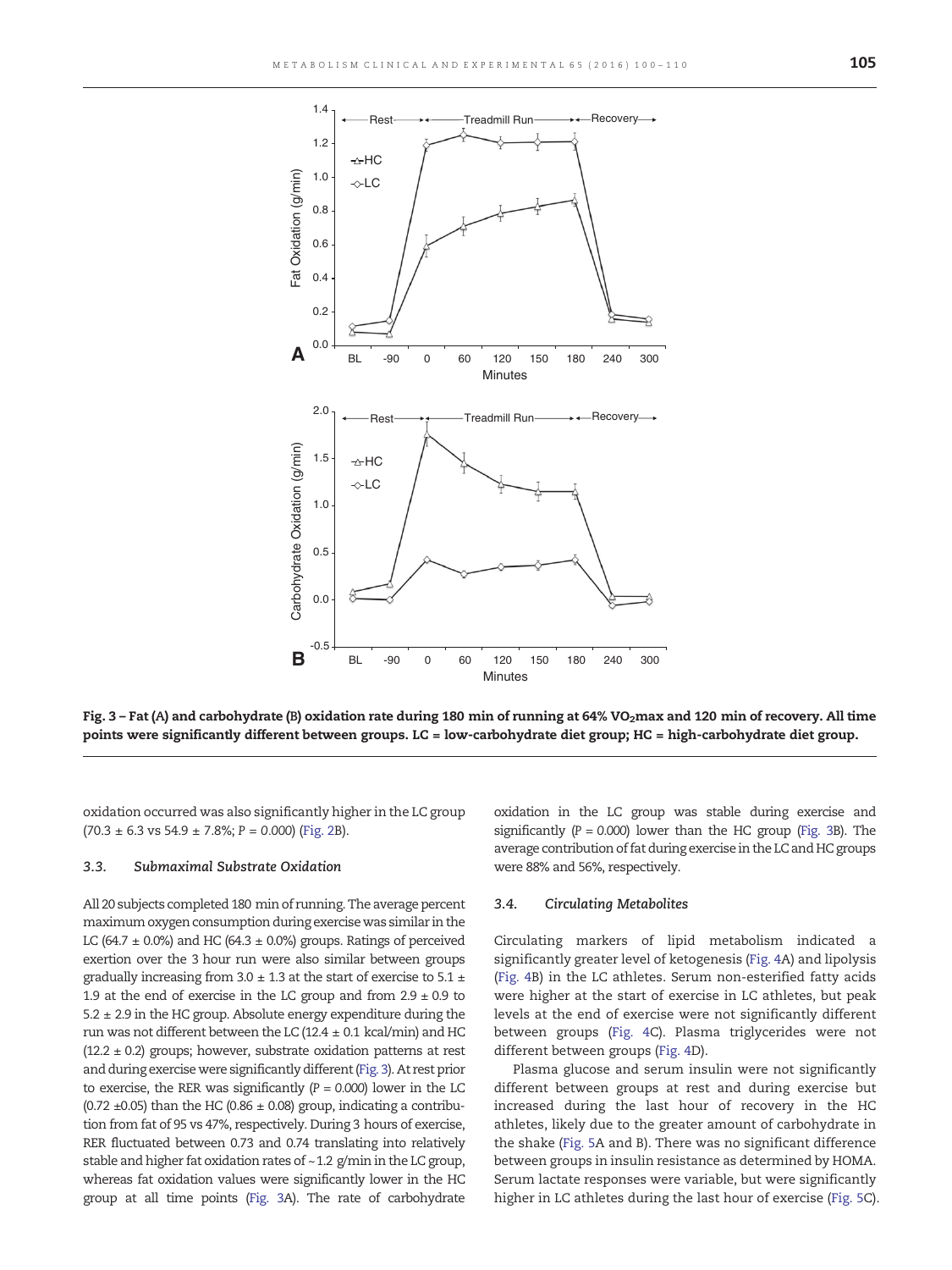<span id="page-6-0"></span>

Fig. 4 – Circulating concentrations of ketones (A), glycerol (B), non-esterified fatty acids (C), and triglycerides (D). LC = lowcarbohydrate diet group; HC = high-carbohydrate diet group. BOHB = beta-hydroxybutyrate. All variables showed significant main time and interaction (group × time) effects. H and L = indicates significant ( $P \le 0.05$ ) difference from the corresponding baseline (BL) value for the HC and LC diet group, respectively. \*Indicates significant (P = 0.000) difference between HC and LC values at that time point.

#### 3.5. Muscle Glycogen

Compared to baseline, muscle glycogen was significantly decreased by 62% immediately post-exercise and 38% at 2 hours post-exercise in the HC group. The LC group exhibited a similar pattern; muscle glycogen was decreased by 66% immediately post-exercise and 34% at 2 hours post-exercise [\(Fig. 6A](#page-8-0)). There were no significant differences in pre-exercise or post-exercise glycogen concentrations between groups. There was a high degree of variability in muscle glycogen concentrations preexercise in both groups. In contrast, the depletion and resynthesis patterns showed a more uniform response, especially the amount of glycogen synthesized during the 2 hour recovery period in LC athletes (44.8  $\pm$  7.5; 95% CI 40.2-49.4  $\mu$ mol/g w.w.), which was onethird less variable than HC athletes  $(34.6 \pm 23.9; 95\%$  CI 19.8– 49.4 μmol/g w.w.) [\(Fig. 6](#page-8-0)B). Interestingly, in all ten LC athletes the total amount of carbohydrate oxidized during the 3 hour run as calculated from indirect calorimetry (mean  $\pm$  SD; 64  $\pm$  25 g) was lower than the total amount of glycogen disappearance (mean  $\pm$ SD;  $168 \pm 65$  g), assuming 10 kg of active tissue.

### 4. Discussion

We studied two groups of highly trained competitive ultraendurance athletes who were well matched in regard to training status and physical characteristics. The main difference was that the LC athletes consumed 6-times less dietary carbohydrate than LC athletes (82 vs 684 g/day) for an average of 20 months. The most notable findings were that compared to HC athletes, the LC keto-adapted runners showed: (1) twofold higher rates of peak fat oxidation during graded exercise, (2) greater capacity to oxidize fat at higher exercise intensities, (3) two-fold higher rates of fat oxidation during sustained submaximal running, and (4) no differences in pre-exercise muscle glycogen concentrations, the rate of glycogen utilization during exercise, and the rate of glycogen synthesis during recovery. Thus, we show for the first time that chronic ketoadaptation in elite ultra-endurance athletes is associated with a robust capacity to increase fat oxidation during exercise while maintaining normal skeletal muscle glycogen concentrations.

The whole body maximal fat oxidation rates in the LC athletes were similar to those observed in elite keto-adapted cyclists [\[10\]](#page-9-0), which are noteworthy considering they are ~50% higher than previously reported maximal rates of fat oxidation in the literature [\[14\]](#page-9-0). During submaximal exercise, fat contributed to 88% vs 56% of energy expended in LC and HC athletes, respectively. Several studies have consistently reported that short-term consumption of a high-fat diet in highly trained endurance athletes increases fat oxidation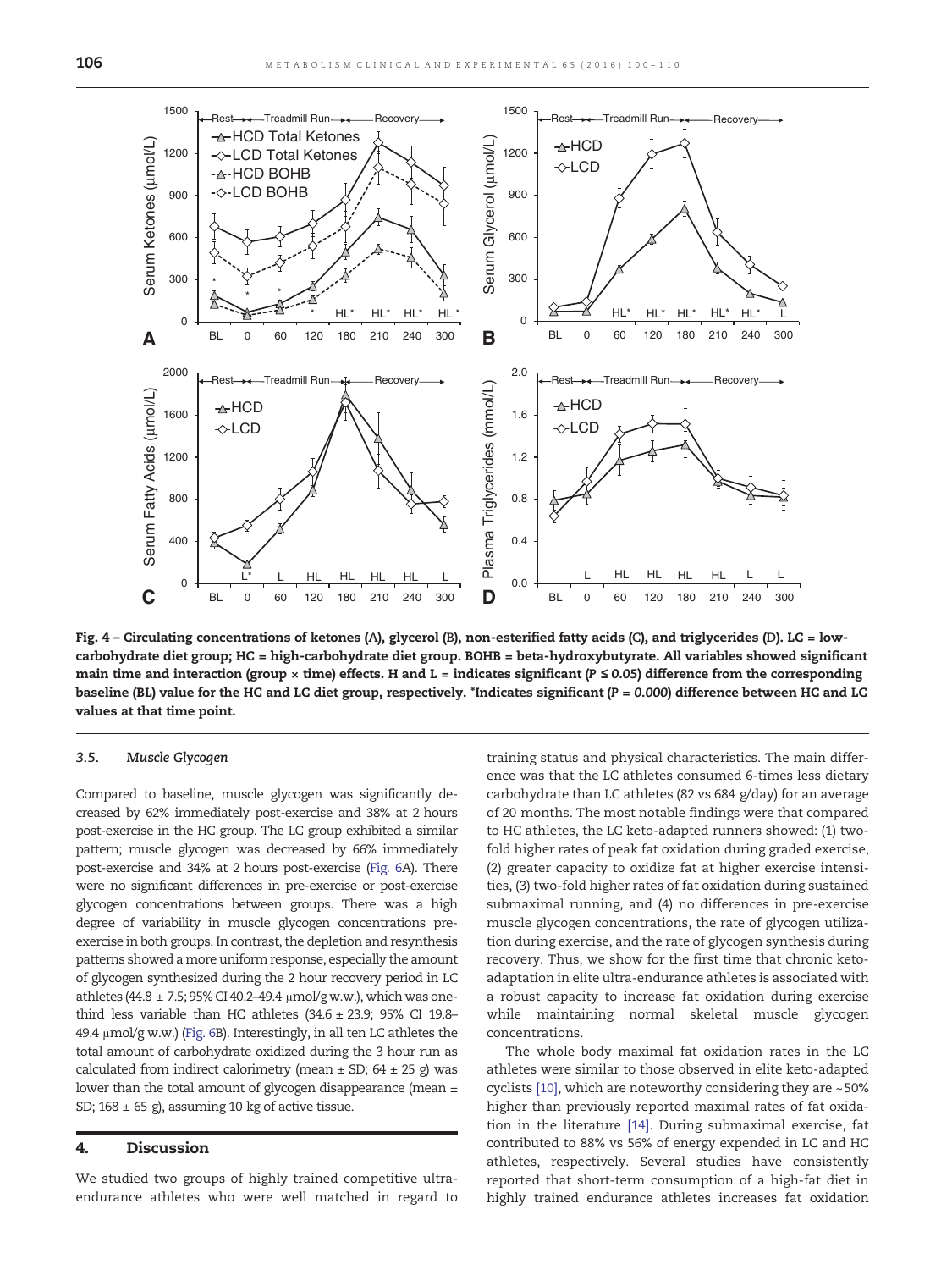<span id="page-7-0"></span>

Fig. 5 – Circulating concentrations of glucose (A), insulin (B), and lactate (C). LC = low-carbohydrate diet group; HC = highcarbohydrate diet group. All variables showed significant main time and interaction (group  $\times$  time) effects. H and L = indicates significant (P ≤ 0.05) difference from the corresponding baseline (BL) value for the HC and LC diet group, respectively. \*Indicates significant ( $P = 0.000$ ) difference between HC and LC values at that time point.

during submaximal exercise (reviewed in Ref. [\[22\]\)](#page-10-0). However, no studies have showed the same degree of shift toward fat oxidation as observed in LC athletes reported here. In the LC ultra-endurance runners studied here, a combination of greater degree of carbohydrate restriction and longer period of adaptation likely resulted in a more robust capacity for fat oxidation during exercise.

Serum glycerol and non-esterified fatty acid concentrations increased rapidly during exercise and decreased during recovery. Whereas fatty acids were similar between groups, glycerol concentrations were ~2-fold higher in LC athletes. Phinney et al. [\[10\]](#page-9-0) also reported similar circulating fatty acids concentrations before and after keto-adaptation. Serum glycerol is a better indicator of adipose tissue lipolysis compared to fatty acids since adipose tissue and skeletal muscles have lower glycerol kinase activity and thus are not able to use glycerol as effectively. Still some reports suggest that muscle can use circulating glycerol for intramuscular triglyceride synthesis [\[23\].](#page-10-0) Previous studies have indicated a greater capacity to transport circulating fatty acids into muscle after a short-term low-carbohydrate/high-fat diet [\[24,15\].](#page-10-0) Thus, these data indicate a higher rate of adipose tissue lipolysis in LC athletes resulting in a greater release of both glycerol and fatty acids into the circulation, with greater overall uptake of fatty acids into skeletal muscle.

Carbohydrate oxidation was significantly lower in the LC ultra-endurance runners, but unexpectedly muscle glycogen concentrations were not different between groups. It was previously reported that a 4 week ketogenic diet in elite cyclists decreased resting muscle glycogen by half and the rate of glycogen use during exercise by 4-fold [\[10\]](#page-9-0). Other studies have shown that a low-carbohydrate/high-fat diet decreases resting glycogen and the rate of glycogen use during submaximal exercise [\[15,25\].](#page-9-0) The duration of the LC diet was shorter (4 weeks) in the work by Phinney et al. [\[10\],](#page-9-0) suggesting that complete adaptations in glycogen homeostasis and kinetics may take several months. The different glycogen responses could also be due to lower carbohydrate intake, which was <10 g/day in cyclists [\[10\]](#page-9-0) versus 86 g/day in the LC runners. A short-term glycogen loading effect is unlikely since food logs were recorded for the two days leading up to testing and indicated the average carbohydrate intake was 64 g/day in LC athletes (Supplementary Table 1). The small relative contribution of carbohydrate to energy expenditure in LC athletes, but similar use of glycogen as HC athletes, indicates a decreased reliance on circulating glucose in the keto-adapted athlete.

The muscle glycogen responses in the LC athletes share some similarities to that of highly trained Alaskan sled dogs [\[26,27\].](#page-10-0) Sled dogs have an innately high endurance capacity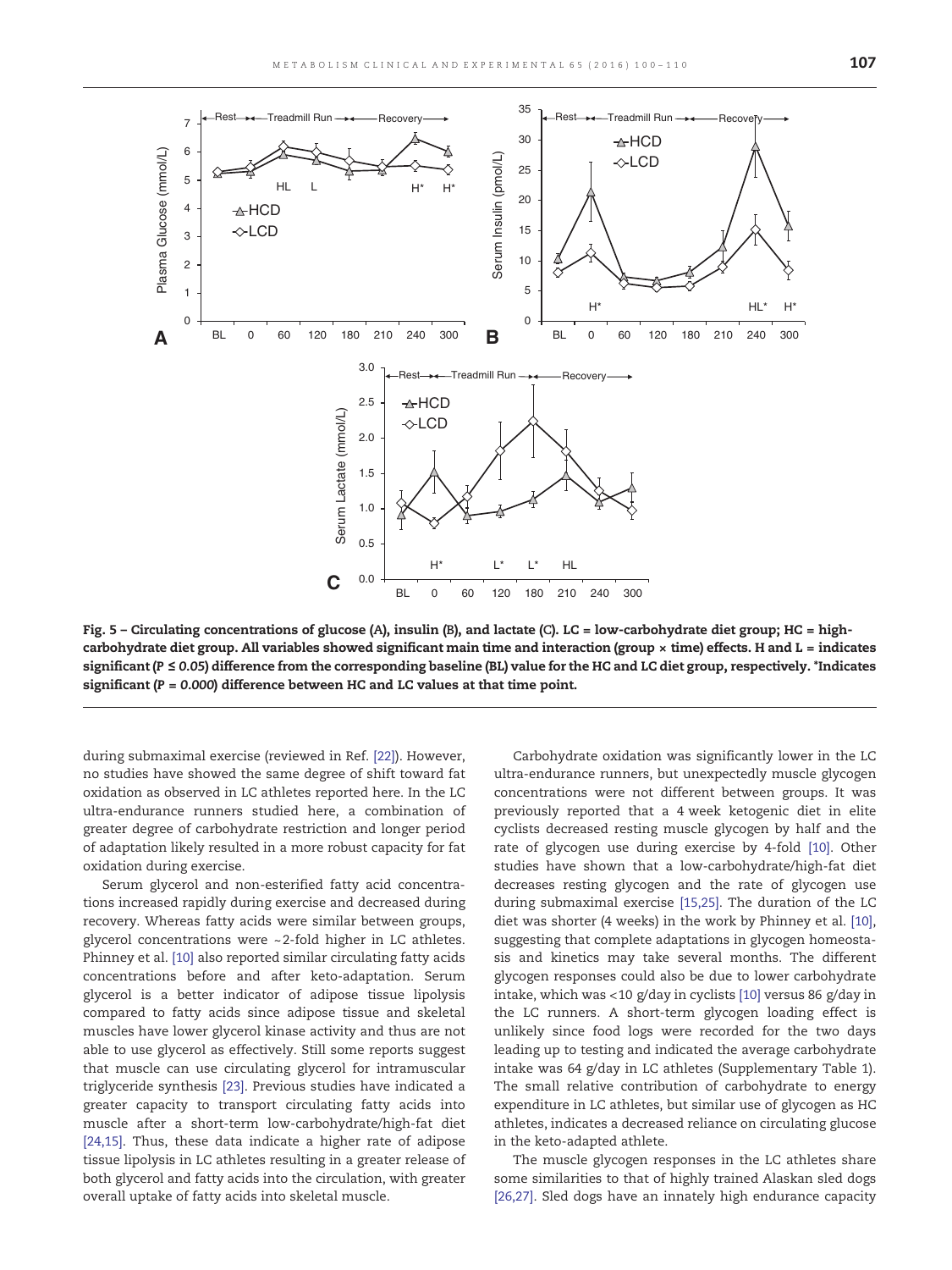<span id="page-8-0"></span>

Fig. 6 – Mean (A) and individual (B) muscle glycogen concentrations at baseline (pre-exercise), immediate postexercise (IP), and 120 post-exercise (PE-120). Subjects ran on a treadmill at  $64\%$  VO<sub>2</sub>max for 180 min. \*Indicates significant  $(P = 0.000)$  difference from baseline.  $\dagger$ Indicates significant  $(P = 0.000)$  difference from IP. No significant differences between groups. LC = low-carbohydrate diet group; HC = high-carbohydrate diet group.

and often perform several hours of running at submaximal intensity while consuming a high-fat/low-carbohydrate diet. Dogs running 160 km/day for 5 days showed no cumulative muscle glycogen depletion despite eating a diet consisting of only 15% carbohydrate [\[26\]](#page-10-0). In a subsequent study [\[27\],](#page-10-0) dogs ran 140 km/day for 4 days and showed a 66% reduction in muscle glycogen after the first 140 km run (similar to the 64% reduction in muscle glycogen in the LC athletes) and a progressive increase in muscle glycogen over subsequent days of running. A more recent study reported that trained Alaskan sled dogs eating a 16% carb diet showed an unexpected high rate of carbohydrate oxidation during exercise that was associated with a significant increase in gluconeogenesis from glycerol and increased lactate oxidation [\[28\]](#page-10-0). Thus, highly trained high-fat adapted sled dogs show very different fuel utilization patterns than would be predicted based on studies done in trained humans eating a high-carbohydrate diet.

A provocative finding was that LC athletes appeared to break down substantially more glycogen (>100 g) than the total amount of carbohydrate oxidized during the 3 hour run. This was the case in all ten LC athletes. Why would athletes with high rates of acetyl CoA generation from fatty acids bother breaking down muscle glycogen if those carbons are not terminally oxidized? Although speculative, we believe that the reason may be to provide a source of glucose for the pentose phosphate pathway (PPP) and a source of pyruvate to form oxaloacetate. The PPP generates important 5 carbon sugars and reducing power (i.e., NADPH) for biosynthetic reactions such as ribonucleic acid synthesis and maintaining glutathione levels, respectively. Glyceraldehyde-3-phosphate and fructose 1,6 bisphosphate generated from the PPP can also enter glycolysis after the energy input stage, thereby generating ATP through substrate level phosphorylation and increasing formation of pyruvate. Pyruvate may be necessary in a keto-adapted athlete for two reasons. First, pyruvate can be used as an anaplerotic substrate by pyruvate carboxylase to generate oxaloacetate. At the onset of exercise several TCA cycle intermediates increase in concentration including fumarate, citrate and malate, however oxaloacetate remains low. Thus, in the keto-adapted athlete glycogen breakdown may be necessary to ensure a constant source of oxaloacetate for optimal TCA functioning. Second, pyruvate can be converted to lactate or alanine in muscle, which may then serve as gluconeogenic substrate for the liver.

Rates of muscle glycogen synthesis in humans are highest when large amounts of carbohydrate are consumed immediately post-exercise [\[29\],](#page-10-0) yet the LC athletes had similar rates of glycogen repletion compared to the HC athletes, despite receiving a negligible amount of carbohydrate after exercise (4 vs 43 g) and more fat (31 vs 14 g). When no carbohydrate or energy is provided after prolonged exercise, a small amount of muscle glycogen synthesis occurs [\[30\]](#page-10-0) presumably due to hepatic gluconeogenesis providing a source of glucose for glycogen. Horses supplemented with fat after exercise showed impaired glycogen synthesis, but 3 weeks of a highfat diet resulted in similar glycogen repletion as horses fed a high-carbohydrate diet [\[31\]](#page-10-0). An obvious question that arises is what is the carbon source for glycogen synthesis in the absence of carbohydrate intake post-exercise? Although speculative, lactate and/or glycerol, which were two-fold higher at the end of exercise in LC athletes and then sharply decreased during recovery, may have provided a source of carbons for glycogen synthesis during recovery [\[32\].](#page-10-0) Lactate conversion to glycogen could occur directly (lactate glyconeogenesis) or indirectly via the Cori cycle. Interestingly, lactate and ketones are both transported across cell membranes by monocarboxylic acid transporters, which are upregulated after a ketogenic diet [\[33\]](#page-10-0). Lactate was shown to account for up to 18% of skeletal muscle glycogen synthesized after high-intensity exercise [\[34\].](#page-10-0) It could be that lactate rapidly replenished liver glycogen and it has an ability to maintain hepatic glucose output in the face of limited exogenous carbohydrate intake. Regardless of the mechanism, these results suggest that long-term consumption of a low-carbohydrate/high-fat diet in highly trained ultra-marathoners results in adaptations in the homeostatic regulation of muscle glycogen that acts to preserve levels similar to those observed when exogenous carbohydrate availability is high.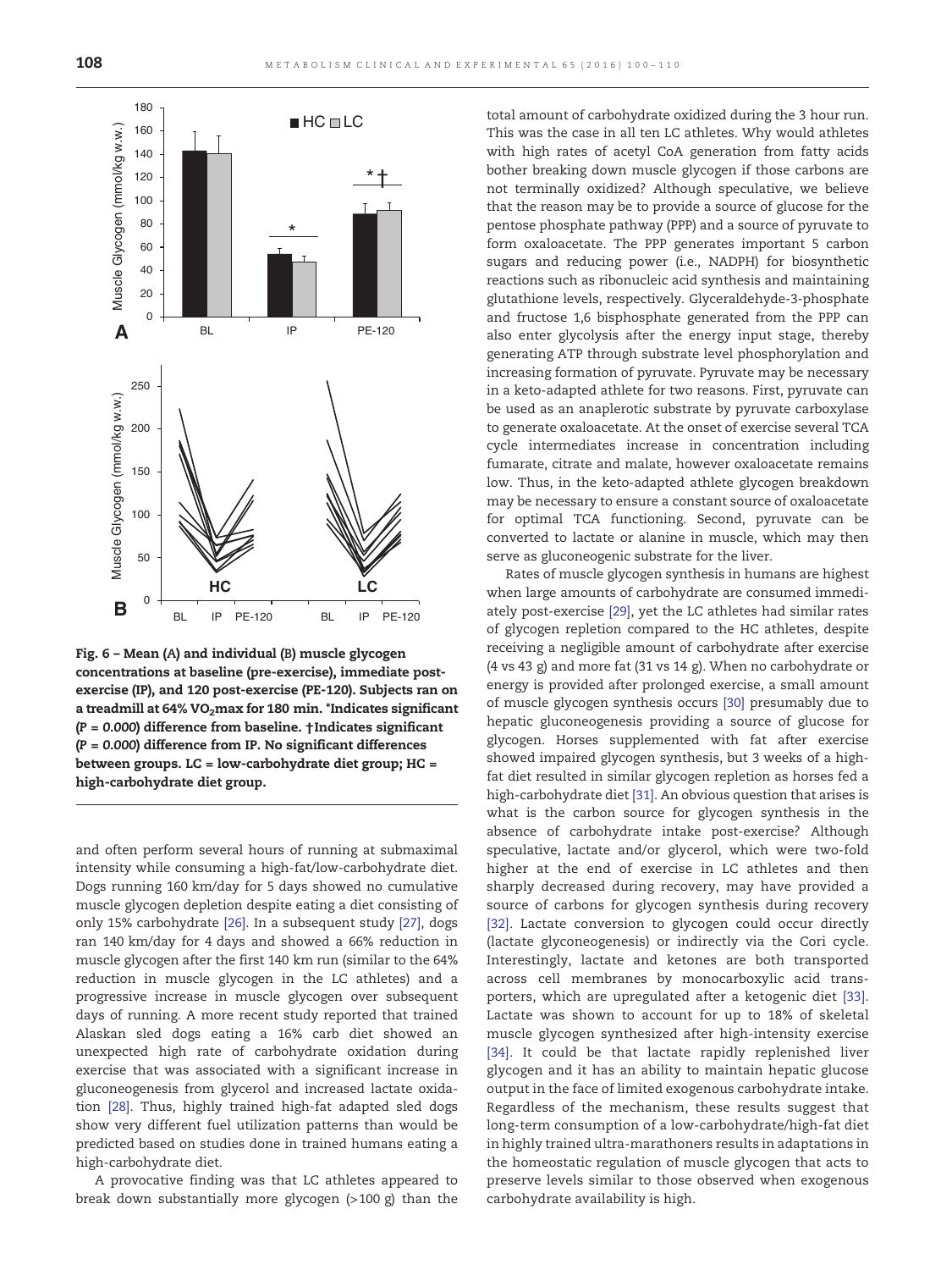<span id="page-9-0"></span>LC athletes had ~3-fold higher levels of circulating betahydroxybutyrate and total ketones at rest, during exercise, and recovery. As expected, ketone levels increased progressively during exercise and peaked 30 min into recovery consistent with the previously reported post-exercise ketosis, also referred to as the Courtice–Douglas effect [\[35\]](#page-10-0). When ketone levels exceed 0.5 mmol/L, they become a preferred fuel for the brain [\[36\]](#page-10-0). Since ketones are derived from fatty acids, the keto-adapted athlete has access to and an ability to utilize a stable, abundant source of fuel in the form of beta-hydroxybutyrate. Beyond its role as a metabolite, beta-hydroxybutyrate in the range of concentrations observed in the LC athletes has recently been shown to be a potent inhibitor of histone deacetylases, which in turn upregulates expression of antioxidant genes [\[37\].](#page-10-0) It has also been observed that beta-hydroxybutyrate is associated with a reduction in the generation of reactive oxygen species by mitochondria [\[38\].](#page-10-0) It remains to be demonstrated whether LC athletes derive benefit in terms of cognitive function or recovery from these unique metabolic and signaling effects of beta-hydroxybutyrate.

Since this was a cross-sectional study it is possible that LC athletes had naturally higher rates of fat oxidation or were somehow better suited to respond to a low-carbohydrate diet. Long-term prospective diet intervention studies would be helpful to better understand the time course and variability in adaptations to a low-carbohydrate diet. While we showed distinct differences in metabolic responses between LC and HC athletes, we did not measure performance. It will be important for future work to address a range of performance outcomes from endurance to anaerobic capacity to strength/ power, as well as sport and/or military-specific tasks. All the LC athletes were initially high-carbohydrate athletes. Thus, they made the choice to switch to a very low-carbohydrate diet and had enough self-perceived benefit to continue this lifestyle. From a practical standpoint, these observations broaden the dietary options available for endurance athletes to include a very low level of carbohydrate.

In summary, these results provide the first documentation of the metabolic adaptations associated with long-term consumption of a very low-carbohydrate/high-fat diet in highly trained keto-adapted ultra-endurance athletes. The enhanced ability to oxidize fat during exercise across a range of intensities is striking, as is the ability to maintain "normal" glycogen concentrations in the context of limited carbohydrate intake. Keto-adaptation provides an alternative to the supremacy of the high-carbohydrate paradigm for endurance athletes.

Supplementary data to this article can be found online at http://dx.doi.org/10.1016/j.metabol.2015.10.028.

#### Funding

This work was supported by contributions from Quest Nutrition and The Robert C. and Veronica Atkins Foundation.

#### Acknowledgments

The authors would like to thank Peter Defty for assistance in recruiting participants and the extraordinary research participants for their enthusiasm to participate in this project.

#### Conflict of Interest

Dr. Volek and Dr. Phinney receive royalties from books on nutrition and exercise.

### REFERENCES

- [1] [Bergstrom J, Hultman E. Muscle glycogen synthesis after](http://refhub.elsevier.com/S0026-0495(15)00334-0/rf0005) [exercise: an enhancing factor localized to the muscle cells in](http://refhub.elsevier.com/S0026-0495(15)00334-0/rf0005) [man. Nature 1966;210:309](http://refhub.elsevier.com/S0026-0495(15)00334-0/rf0005)–10.
- [2] [Bergstrom J, Hultman E. A study of the glycogen metabolism](http://refhub.elsevier.com/S0026-0495(15)00334-0/rf0010) [during exercise in man. Scand J Clin Lab Invest 1967;19:](http://refhub.elsevier.com/S0026-0495(15)00334-0/rf0010) [218](http://refhub.elsevier.com/S0026-0495(15)00334-0/rf0010)–28.
- [3] [Bergstrom J, Hermansen L, Hultman E, Saltin B. Diet, muscle](http://refhub.elsevier.com/S0026-0495(15)00334-0/rf0015) [glycogen and physical performance. Acta Physiol Scand 1967;](http://refhub.elsevier.com/S0026-0495(15)00334-0/rf0015) [71:140](http://refhub.elsevier.com/S0026-0495(15)00334-0/rf0015)–50.
- [4] [Jeukendrup AE. Carbohydrate intake during exercise and](http://refhub.elsevier.com/S0026-0495(15)00334-0/rf0020) [performance. Nutrition 2004;20\(7](http://refhub.elsevier.com/S0026-0495(15)00334-0/rf0020)–8):669–77.
- [5] [Beelen M, Burke LM, Gibala MJ, van Loon LJC. Nutritional](http://refhub.elsevier.com/S0026-0495(15)00334-0/rf0025) [strategies to promote postexercise recovery. Int J Sport Nutr](http://refhub.elsevier.com/S0026-0495(15)00334-0/rf0025) [Exerc Metab 2010;20\(6\):515](http://refhub.elsevier.com/S0026-0495(15)00334-0/rf0025)–32.
- [6] [American Dietetic Association, Dietitians of Canada,](http://refhub.elsevier.com/S0026-0495(15)00334-0/rf0185) [American College of Sports Medicine, Rodriguez NR, Di Marco](http://refhub.elsevier.com/S0026-0495(15)00334-0/rf0185) [NM, Langley S. American College of Sports Medicine position](http://refhub.elsevier.com/S0026-0495(15)00334-0/rf0185) [stand. Nutrition and athletic performance. Med Sci Sports](http://refhub.elsevier.com/S0026-0495(15)00334-0/rf0185) [Exerc 2009;41\(3\):709](http://refhub.elsevier.com/S0026-0495(15)00334-0/rf0185)–31.
- [7] [Cahill GF. Fuel metabolism in starvation. Annu Rev Nutr](http://refhub.elsevier.com/S0026-0495(15)00334-0/rf0030) [2006;26:1](http://refhub.elsevier.com/S0026-0495(15)00334-0/rf0030)–22.
- [8] [Phinney SD, Horton ES, Sims EA, Hanson JS, Danforth E,](http://refhub.elsevier.com/S0026-0495(15)00334-0/rf0035) [LaGrange BM. Capacity for moderate exercise in obese](http://refhub.elsevier.com/S0026-0495(15)00334-0/rf0035) [subjects after adaptation to a hypocaloric, ketogenic diet. J](http://refhub.elsevier.com/S0026-0495(15)00334-0/rf0035) [Clin Investig 1980;66\(5\):1152](http://refhub.elsevier.com/S0026-0495(15)00334-0/rf0035)–61.
- [9] [Phinney SD, Bistrian BR, Wolfe RR, Blackburn GL. The human](http://refhub.elsevier.com/S0026-0495(15)00334-0/rf0040) [metabolic response to chronic ketosis without caloric re](http://refhub.elsevier.com/S0026-0495(15)00334-0/rf0040)[striction: physical and biochemical adaptation. Metabolism](http://refhub.elsevier.com/S0026-0495(15)00334-0/rf0040) [1983;32\(8\):757](http://refhub.elsevier.com/S0026-0495(15)00334-0/rf0040)–68.
- [10] [Phinney SD, Bistrian BR, Evans WJ, Gervino E, Blackburn GL.](http://refhub.elsevier.com/S0026-0495(15)00334-0/rf0045) [The human metabolic response to chronic ketosis without](http://refhub.elsevier.com/S0026-0495(15)00334-0/rf0045) [caloric restriction: preservation of submaximal exercise](http://refhub.elsevier.com/S0026-0495(15)00334-0/rf0045) [capability with reduced carbohydrate oxidation. Metabolism](http://refhub.elsevier.com/S0026-0495(15)00334-0/rf0045) [1983;32\(8\):769](http://refhub.elsevier.com/S0026-0495(15)00334-0/rf0045)–76.
- [11] Newman JC, Verdin E. β[-Hydroxybutyrate: much more than a](http://refhub.elsevier.com/S0026-0495(15)00334-0/rf0050) [metabolite. Diabetes Res Clin Pract 2014;106\(2\):173](http://refhub.elsevier.com/S0026-0495(15)00334-0/rf0050)–81.
- [12] [Stafstrom CE, Rho JM. The ketogenic diet as a treatment](http://refhub.elsevier.com/S0026-0495(15)00334-0/rf0055) [paradigm for diverse neurological disorders. Front Pharmacol](http://refhub.elsevier.com/S0026-0495(15)00334-0/rf0055) [2012;3:1](http://refhub.elsevier.com/S0026-0495(15)00334-0/rf0055)–8 [59].
- [13] [Volek JS, Fernandez ML, Feinman RD, Phinney SD. Dietary](http://refhub.elsevier.com/S0026-0495(15)00334-0/rf0060) [carbohydrate restriction induces a unique metabolic state](http://refhub.elsevier.com/S0026-0495(15)00334-0/rf0060) [positively affecting atherogenic dyslipidemia, fatty acid](http://refhub.elsevier.com/S0026-0495(15)00334-0/rf0060) [partitioning, and metabolic syndrome. Prog Lipid Res 2008;](http://refhub.elsevier.com/S0026-0495(15)00334-0/rf0060) [47\(5\):307](http://refhub.elsevier.com/S0026-0495(15)00334-0/rf0060)–18.
- [14] [Venables MC, Achten J, Jeukendrup AE. Determinants of](http://refhub.elsevier.com/S0026-0495(15)00334-0/rf0065) [fat oxidation during exercise in healthy men and](http://refhub.elsevier.com/S0026-0495(15)00334-0/rf0065) [women: a cross-sectional study. J Appl Physiol 2005;](http://refhub.elsevier.com/S0026-0495(15)00334-0/rf0065) [98\(1\):160](http://refhub.elsevier.com/S0026-0495(15)00334-0/rf0065)–7.
- [15] [Helge JW, Watt PW, Richter EA, Rennie MJ, Kiens B. Fat](http://refhub.elsevier.com/S0026-0495(15)00334-0/rf0070) [utilization during exercise: adaptation to a fat-rich diet](http://refhub.elsevier.com/S0026-0495(15)00334-0/rf0070) [increases utilization of plasma fatty acids and very low](http://refhub.elsevier.com/S0026-0495(15)00334-0/rf0070) [density lipoprotein-triacylglycerol in humans. J Physiol 2001;](http://refhub.elsevier.com/S0026-0495(15)00334-0/rf0070) [537\(Pt 3\):1009](http://refhub.elsevier.com/S0026-0495(15)00334-0/rf0070)–20.
- [16] [Lambert EV, Goedecke JH, van Zyl C, Murphy K, Hawley JA,](http://refhub.elsevier.com/S0026-0495(15)00334-0/rf0075) [Dennis SC, et al. High-fat versus habitual diet prior to](http://refhub.elsevier.com/S0026-0495(15)00334-0/rf0075) [carbohydrate loading. Effects on exercise metabolism and](http://refhub.elsevier.com/S0026-0495(15)00334-0/rf0075) [cycling performance. Int J Sport Nutr Exerc Metab 2001;11:](http://refhub.elsevier.com/S0026-0495(15)00334-0/rf0075) [209](http://refhub.elsevier.com/S0026-0495(15)00334-0/rf0075)–25.